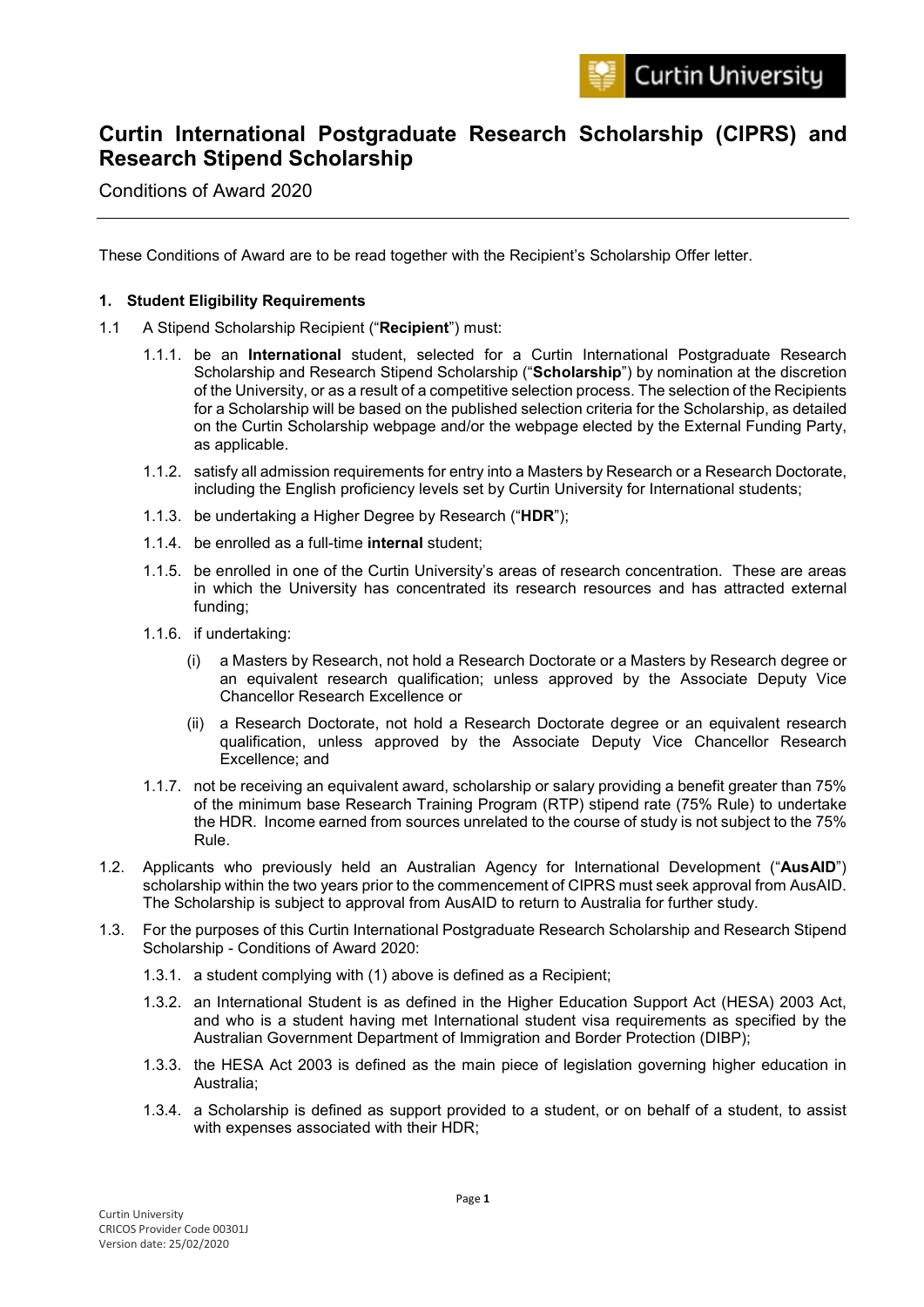

- 1.3.5. a Higher Degree by Research is defined as a Doctor of Philosophy, Masters by Research or Professional Doctorate by Research course, where research typically forms two-thirds or more of the program of learning;
- 1.3.6. a Higher Education Provider (HEP) is defined as:
	- 1.3.6.1. a constitutional corporation that offers or confers a regulated higher education award; or
	- 1.3.6.2. a corporation that:
		- (i) is established by or under a law of the Commonwealth or a Territory; or
		- (ii) a person who offers or confers a regulated higher education award for the completion of a course of study provided wholly or partly in a Territory.
- 1.3.7. an Internal student is defined as an on-campus student whose mode of attendance involves regular ongoing face-to-face learning at the institution for the purpose of supervision and/or instruction.
- 1.3.8. a Leave of Absence is defined as a formally approved break in candidature which does not count against the minimum and maximum duration of study, per clause 10 of Rule No. 10 Made Pursuant to Statute No. 12 – Enrolment: Degree of Doctor by Research and clause 10 of Rule No. 11 Made Pursuant to Statute No. 12 – Enrolment: Degree of Master by Research.
- 1.3.9. Conditional status is defined as the academic status associated with the Recipient's enrolment where the Recipient is constrained by conditions to be met by a set deadline determined by the Faculty Graduate Studies Committee or the Associate Deputy Vice-Chancellor, Research Excellence.
- 1.3.10. Good Standing is defined as the academic status associated with the Recipient's enrolment where the Recipient has achieved satisfactory course progress and is permitted to continue in the course.
- 1.3.11. an Australian Permanent Resident is defined as a non-citizen who is the holder of an Australian permanent visa, who can live, work and study without restriction in Australia.
- 1.3.12. a Scholarship Offer is a proposal of support provided to a Recipient to assist with expenses associated with study at Curtin which includes acceptance of terms and conditions relating to the Scholarship.
- 1.3.13. For the purposes of these Conditions of Award:
	- (i) External Funding Party is defined as an external individual or an entity with which the University engages, transacts or associates in the achievement of its objectives.
	- (ii) Research Training Program (RTP) is defined as a single flexible pool of government funding to support both Domestic and International students undertaking Research Doctorate and Masters by Research degrees.

## **2. Commencement**

- 2.1 Unless there are exceptional circumstances, Recipients offered a Scholarship are expected to commence the degree within the dates specified in the letter of offer or the Scholarship may be withdrawn by the University.
- 2.2 Approval to commence the Scholarship after the dates specified in the letter of offer of the awarding year must be obtained from the Associate Deputy Vice-Chancellor, Research Excellence (or delegate).

## **3. Period of Support**

3.1 Recipients are entitled to Research Stipend, a maximum of three (3) years full-time equivalent study if undertaking an eligible Research Doctorate and a maximum of two (2) years full-time equivalent study if undertaking a Masters by Research. A Recipient's period of support is detailed in the Recipient's Scholarship Offer.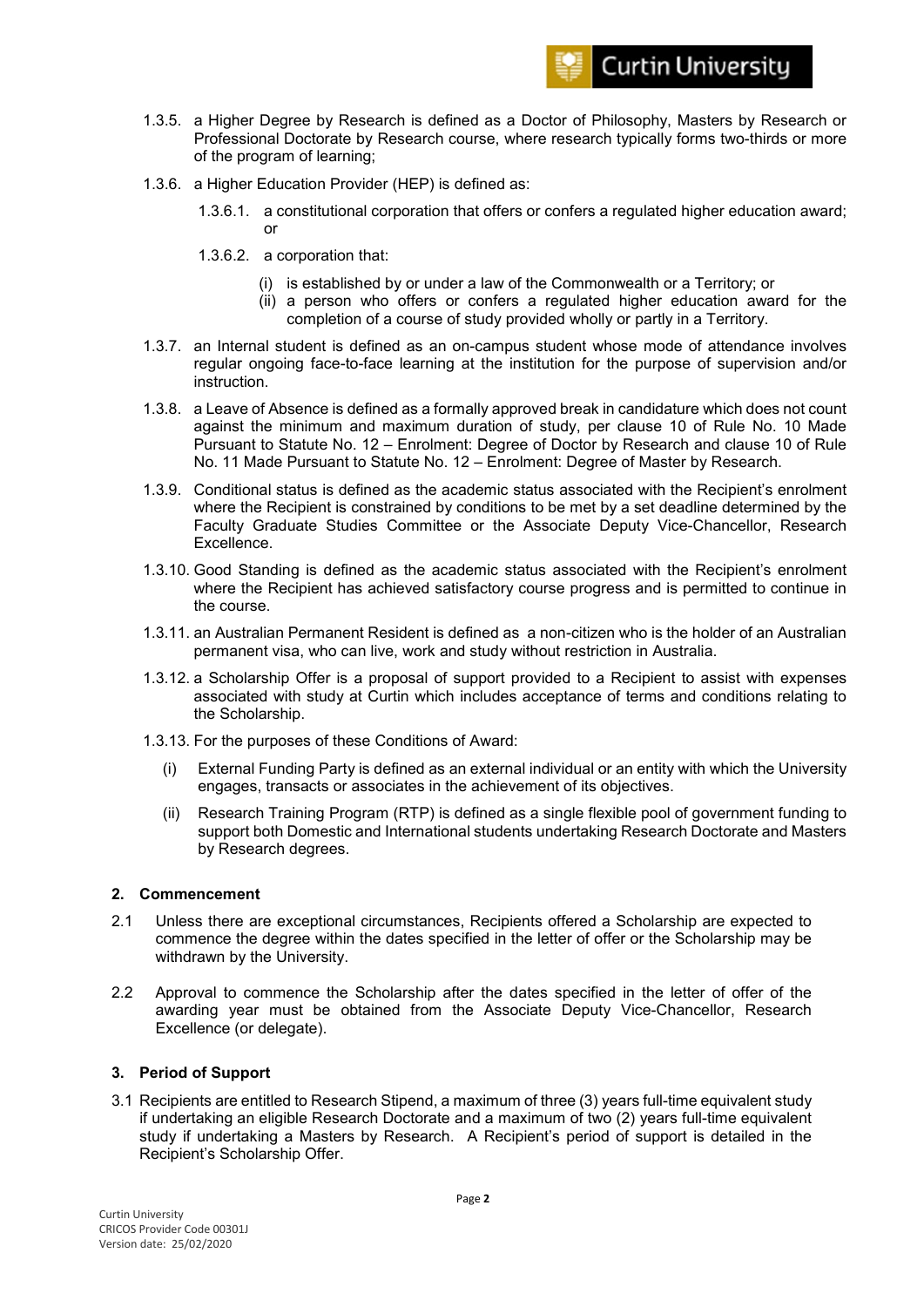- 3.2 The duration of the Scholarship will be reduced by any period of study undertaken towards the degree prior to the commencement of the Scholarship.
- 3.3 The duration of the Scholarship will be increased by periods of paid sick or maternity leave approved by the University, as defined in clause 15.1.3 and 15.1.4.
- 3.4 The maximum period of entitlement is calculated from the enrolment date.

## **4. Completion Scholarships**

- 4.1 Research Doctorate Recipients making satisfactory progression may apply to the University for a Completion Scholarship for a period of up to six months where the study exceeds durations listed in clause 3.1.
- 4.2 Completion Scholarships are granted on a case-by-case basis.
- 4.3 A request for a Completion Scholarship will be submitted no sooner than six (6) months before the Scholarship end date and no less than four weeks prior to the end date of the Scholarship. Completion Scholarships will not be approved if requested after the Scholarship end date.
- 4.4 Changes to course enrolment, as defined in clauses 6, 7 and 8, do not constitute sufficient grounds for a subsequent extension
- 4.5 Employment commitments, as defined in clause 10, cannot be accepted as grounds for an extension of duration of the Scholarship.

## **5. Value of Scholarship**

- 5.1 Tuition Fees, stipend and additional allowances
	- 5.1.1 The value of the Scholarship will be detailed in the Recipient's Scholarship letter of offer.
	- 5.1.2 The University will administer to each full time Recipient an approved stipend rate that is exempt from taxation. Where a full-time Recipient is not enrolled over the full period of the year, the University will provide the annual stipend for the period in which study is undertaken for that year.
	- 5.1.3 The Stipend rates may be indexed each year in accordance with the HESA Act 2003.
- 5.2 Funding outside the Scholarship
	- 5.2.1 The Recipient is permitted to:
		- a) obtain funds for fieldwork, equipment or other expenses not covered by the Scholarship;
		- b) obtain funding for overseas travel costs from other Australian Government awards or any other source; and
		- c) receive income derived from part-time work undertaken within the Conditions set by the University as per clause 10.

## **6. Changing Course**

- 6.1. Curtin University may approve a Recipient's request to change research area providing:
	- 6.1.1. the new research area is one of the University's areas of research concentration;
	- 6.1.2. there is agreement between the relevant two Heads of Enrolling Schools who will be impacted by the change; and
	- 6.1.3. where the applicable Scholarship is funded by an External Funding Party, approval to change course must be provided by the External Funding Party before the request can be considered by the University.
- 6.2. Where a Recipient changes course of study to another HDR degree at the same level, the period of support remains unchanged. This includes changes from one field of education to another. For example, a Recipient who has completed one year of a Masters by Research and then changes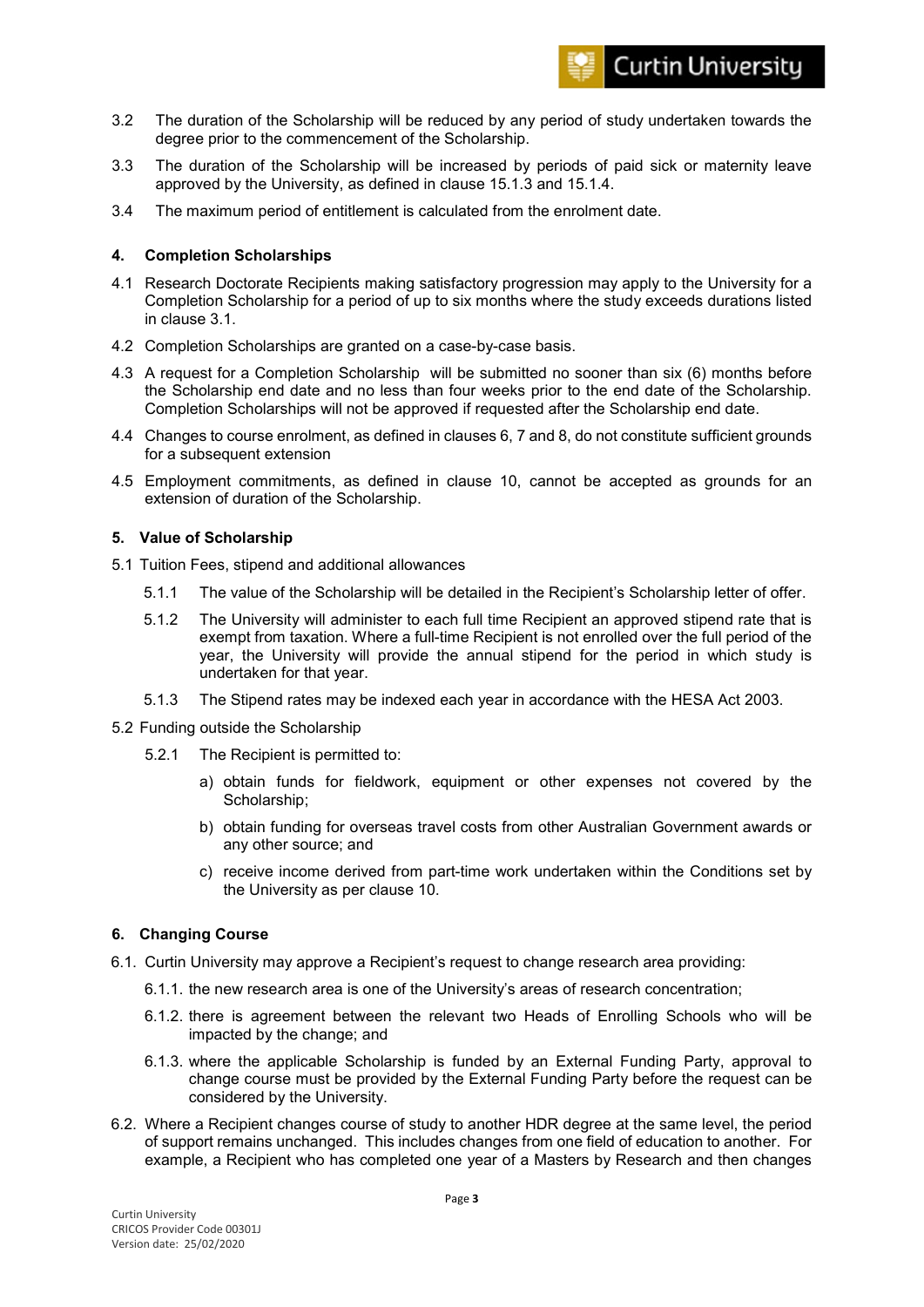to a different Masters by Research will only be entitled to a further 12 months full-time equivalent study.

6.3. Scholarships may not be transferred to another University. Recipients are expected to complete their candidature at Curtin University.

## **7. Conversion from a Masters by Research Degree to a Research Doctorate Degree**

- 7.1. Where a Recipient commences studies in a Masters by Research degree and then upgrades to a Research Doctorate, the Recipient's total period of support under the Scholarship will be extended to the maximum period of support provided to a Research Doctorate Recipient as detailed in (3) of these Conditions.
- 7.2. A conversion may be sought where:
	- 7.2.1. a Recipient who has achieved candidacy in a Masters by Research is deemed to be undertaking research equivalent to doctoral standards;
	- 7.2.2. there is no break between the candidature for the Masters by Research degree and the Research Doctorate degree unless the interval is covered by a period of suspension; and
	- 7.2.3. the research undertaken by the Recipient while enrolled in the Masters by Research is modified to meet the requirements for the Research Doctorate.

#### **8. Conversion from a Research Doctorate Degree to a Masters by Research Degree**

8.1 Where a Recipient elects or is required, for academic or personal reasons, to change their enrolment from a Research Doctorate to a Masters by Research, the Recipient's period of support under the Scholarship will be reduced to the maximum period of support provided to a Masters by Research Recipient as detailed in clause (3) of these Conditions.

#### **9. Suspension of Scholarship**

- 9.1 Recipients may apply for a suspension of their Scholarship for up to a maximum of 12 months. The approval of suspensions will be at the discretion of the University.
- 9.2 Where the applicable Scholarship is funded by an External Funding Party, approval to suspend the Scholarship must be provided by the External Funding Party.
- 9.3 In exceptional circumstances, Recipients may apply for suspensions of their Scholarship beyond 12 months, and the Associate Deputy Vice Chancellor, Research Excellence must be satisfied that the exceptional circumstances are beyond the Recipient's control and warrant a further suspension of the Scholarship.
- 9.4 Recipients are not normally allowed suspension of their Scholarship within six (6) months of taking up the Scholarship or prior to having their candidacy approved.
- 9.5 Where relevant, periods of suspension approved pursuant to clause 9.1 will be covered by a Leave of Absence.
- 9.6 The University may suspend the Scholarship if the Recipient:
	- 9.6.1 has been placed on Conditional status by the University, and has failed to meet those conditions within the specified timeframe;
	- 9.6.2 has failed to obtain approval for overseas travel; and/or
	- 9.6.3 has failed to resume study at the University on the return date specified after a period of approved research off-campus and/or outside Australia as detailed in clause 11.
- 9.7 The Scholarship stipend will not be back paid during the suspension period, per clause 9.6, if a Recipient is re-instated to Good Standing.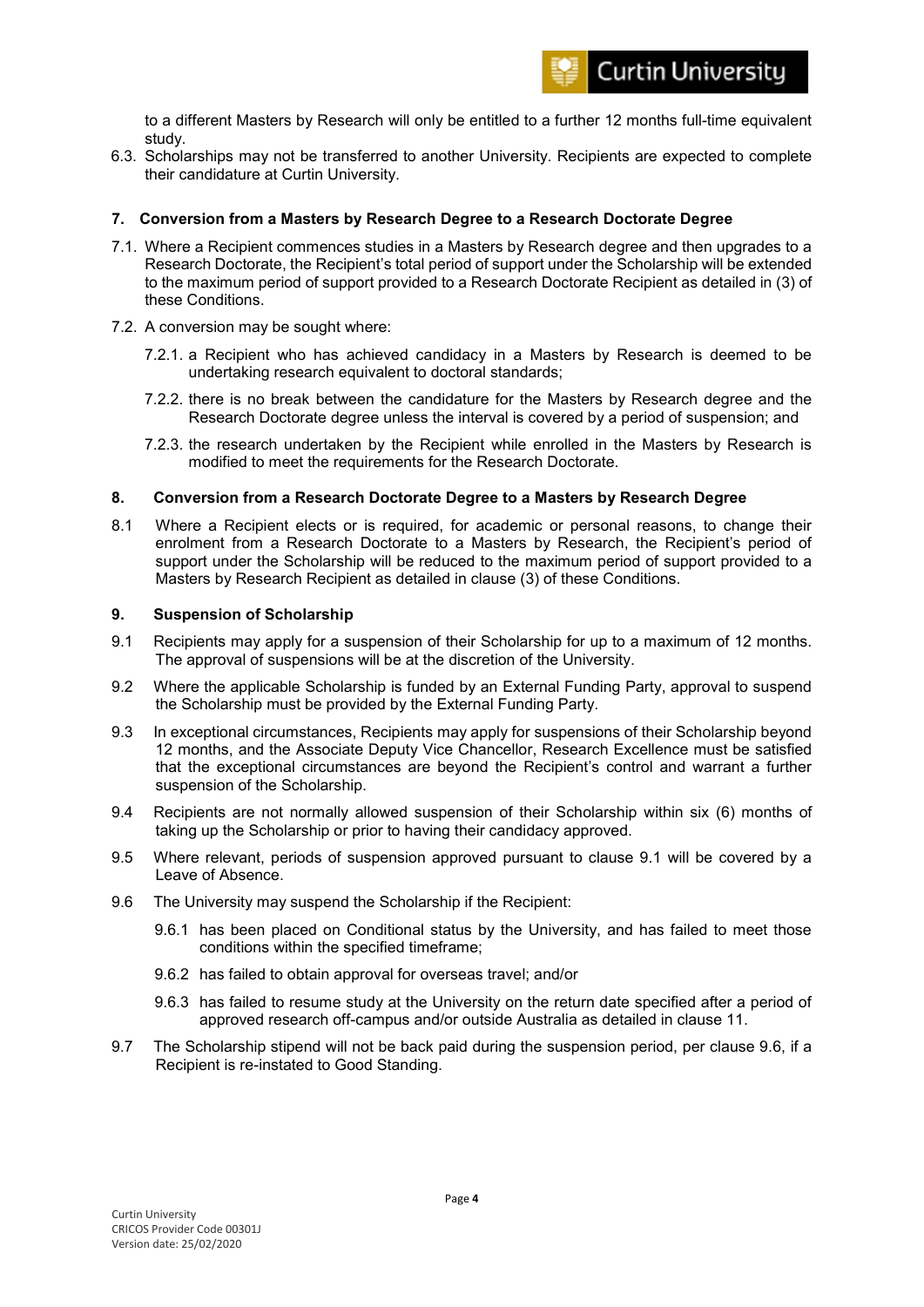## **10. Employment**

- 10.1 The University does not require Recipients to undertake employment.
- 10.2 In agreed circumstances, the University may permit a Recipient to undertake a limited amount of University teaching or other work, as long as these activities do not interfere with progress in the HDR course, and where relevant are consistent with the conditions of the Recipient's student visa.
- 10.3 There is no limit on the income a Recipient can receive from part-time employment. Recipients are expected to seek independent taxation advice relating to such employment.
- 10.4 A full-time Recipient is permitted to undertake during weekdays no more than eight hours parttime paid employment between 9.00am to 5.00pm. This excludes university holidays.
- 10.5 Recipients are expected to dedicate four days a week to study.
- 10.6 Fractional-time or casual academic-equated appointments will not be permitted unless there is compliance with clause 10.4.
- 10.7 Volunteer work or service to University committees will not be permitted unless there is compliance with clause 10.4.

## **11. Research Off-Campus and/or outside Australia**

- 11.1 The University may approve Recipients conducting up to 12 months of their research off-campus and/or outside Australia if:
	- 11.1.1 the research is essential for completion of the degree.
	- 11.1.2 appropriate risk management is undertaken;
	- 11.1.3 there is adequate supervision;
	- 11.1.4 the Recipient remains enrolled; and
	- 11.1.5 the candidacy has been approved and the appropriate ethics clearance has been obtained.
- 11.2 In the situation where Recipients have to conduct more than 12 months of their research offcampus and/ or outside Australia, Recipients will require approval from the Enrolling School.
- 11.3 Part-time Scholarship Recipients seeking to conduct research outside of Australia will require approval from the Associate Deputy Vice-Chancellor, Research Excellence.
- 11.4 For research outside of Australia, International Recipients on a student visa will contact Student Services, International Student Visas to seek advice to ensure that their student visa remains valid for their return to Australia.
- 11.5 Failure to resume study at the University on the date specified for return after a period of approved off-campus research may result in the Scholarship being terminated as detailed in clause 13.

#### **12. Research at Other Organisations**

- 12.1 The University may approve a Recipient conducting a substantial amount of research at organisations outside the higher education sector provided that adequate support, supervision, training, and research freedom for the Recipient is available at the other organisation and on the understanding that the University will still be responsible for the Recipient.
- 12.2 The rights to intellectual property should be resolved prior to commencement at the other organisation.
- 12.3 The required ethics approval from the University will be obtained prior to conducting this research.

#### **13. Termination of Scholarship**

13.1 The Scholarship will be terminated in the following circumstances: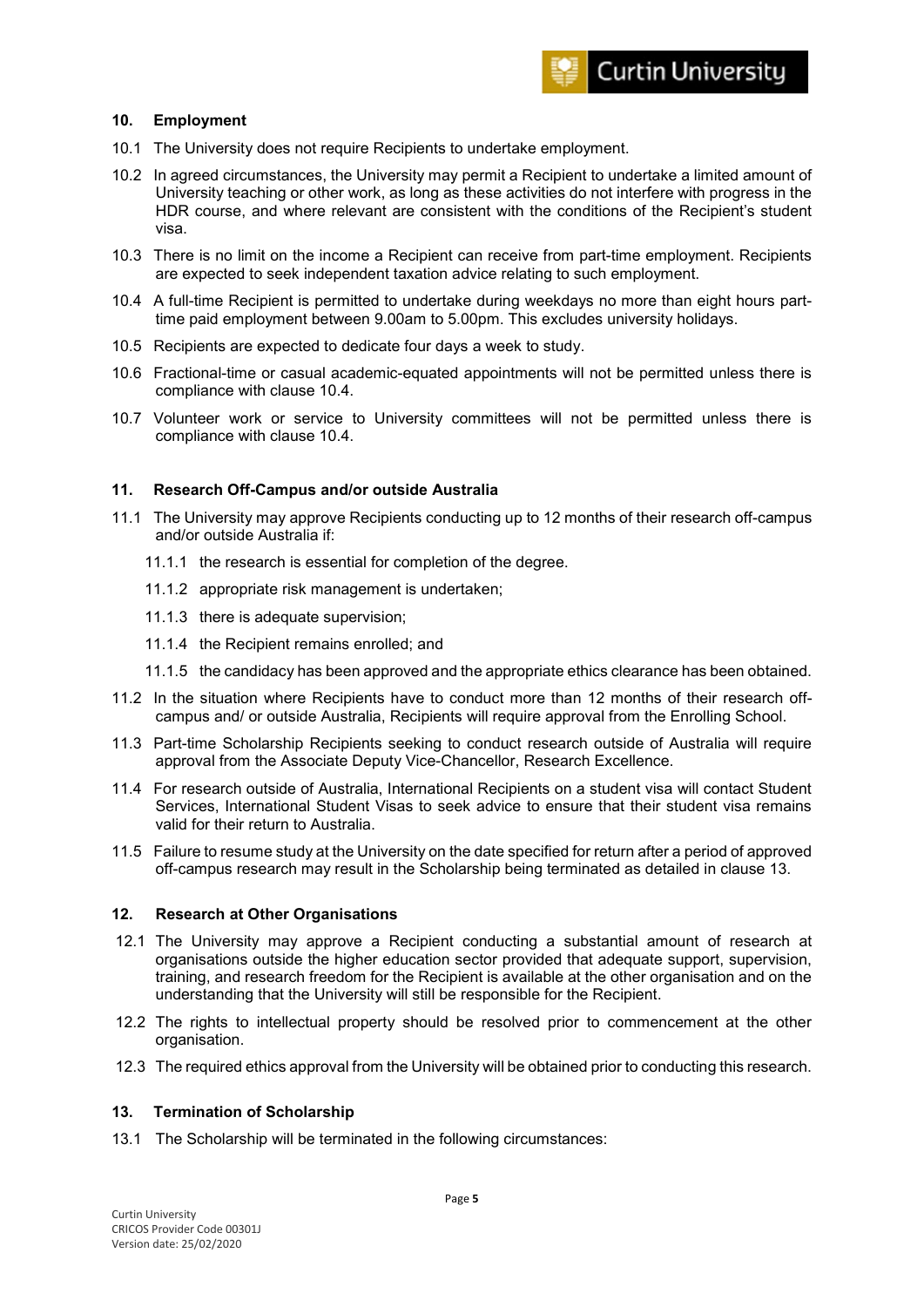

- 13.1.1 on the day the thesis is submitted for examination or at the end of the Scholarship, whichever is earlier;
- 13.1.2 if the Recipient ceases to meet the eligibility requirements specified per clause 1 of these Conditions, other than during a period in which the Scholarship has been suspended or during a period of approved leave;
- 13.1.3 if in the opinion of the University, or the External Funding Party, whichever of the two entities is responsible for funding the Scholarship, the course of study is not being carried out with competence and diligence or in accordance with the offer of the Scholarship;
- 13.1.4 if the University has suspended the Scholarship and the Recipient fails to demonstrate progress within a reasonable time frame;
- 13.1.5 on the death or incapacity of the Recipient, or course withdrawal;
- 13.1.6 if the University determines the Recipient has committed serious misconduct, including but not limited to the provision of false or misleading information;
- 13.1.7 if the Recipient does not resume study at the conclusion of a period of suspension or does not make arrangements to extend the period of suspension;
- 13.1.8 if the Recipient accepts another equivalent award, scholarship or salary to undertake their HDR providing a benefit greater than 75% of the base stipend rate; and/or
- 13.1.9 if the Recipient ceases to be a full-time student and when approval has not been obtained from the institution to hold the Scholarship on a part-time basis.
- 13.2 If the Scholarship is terminated, it cannot be re-activated unless the termination occurred in error.

## **14. Eligibility for Concurrent Scholarships**

- 14.1 A Recipient may receive a concurrent scholarship to undertake their HDR if the concurrent award or scholarship provides a benefit less than 75% of the base RTP Stipend Scholarship rate.
- 14.2 Income earned from sources unrelated to the course of study is not subject to 14.1.

#### **15. Leave Entitlements**

- 15.1 Recipients are entitled to the following leave entitlements:
	- 15.1.1 receive up to 20 working days paid recreation leave and 10 working days paid sick leave for each year of the Scholarship.
	- 15.1.2 sick leave entitlements may also be used to cover leave for Recipients with family caring responsibilities. Recipients are required to take a Leave of Absence from their HDR course for periods of extended sick leave.
	- 15.1.3 Recipients who have completed 12 months of their Scholarship are entitled to a maximum of 60 working days paid maternity leave during the duration of the Scholarship. This paid leave may also be approved if the Recipient has adopted a child. Maternity leave must be taken no earlier than eight (8) weeks prior to the expected birth/adoption date and conclude no later than 80 working days after the actual birth/adoption date of the child. The maternity leave will be paid at the rate of the Research Stipend Scholarship is administered to the Recipient i.e. part-time Recipients will be paid pro-rata for the 60 day duration.
	- 15.1.4 Recipients who are partners of women giving birth while receiving a Scholarship and who have completed 12 months of their Scholarship are entitled to a period of 10 working days paid parenting leave at the time of the birth or adoption. This period of leave is to be taken anytime in the 80 working days immediately after the birth or adoption of the child. The leave will be paid at the rate of the Research Stipend Scholarship is administered to the Recipient i.e. part-time Recipients will be paid prorata for the 10 day duration.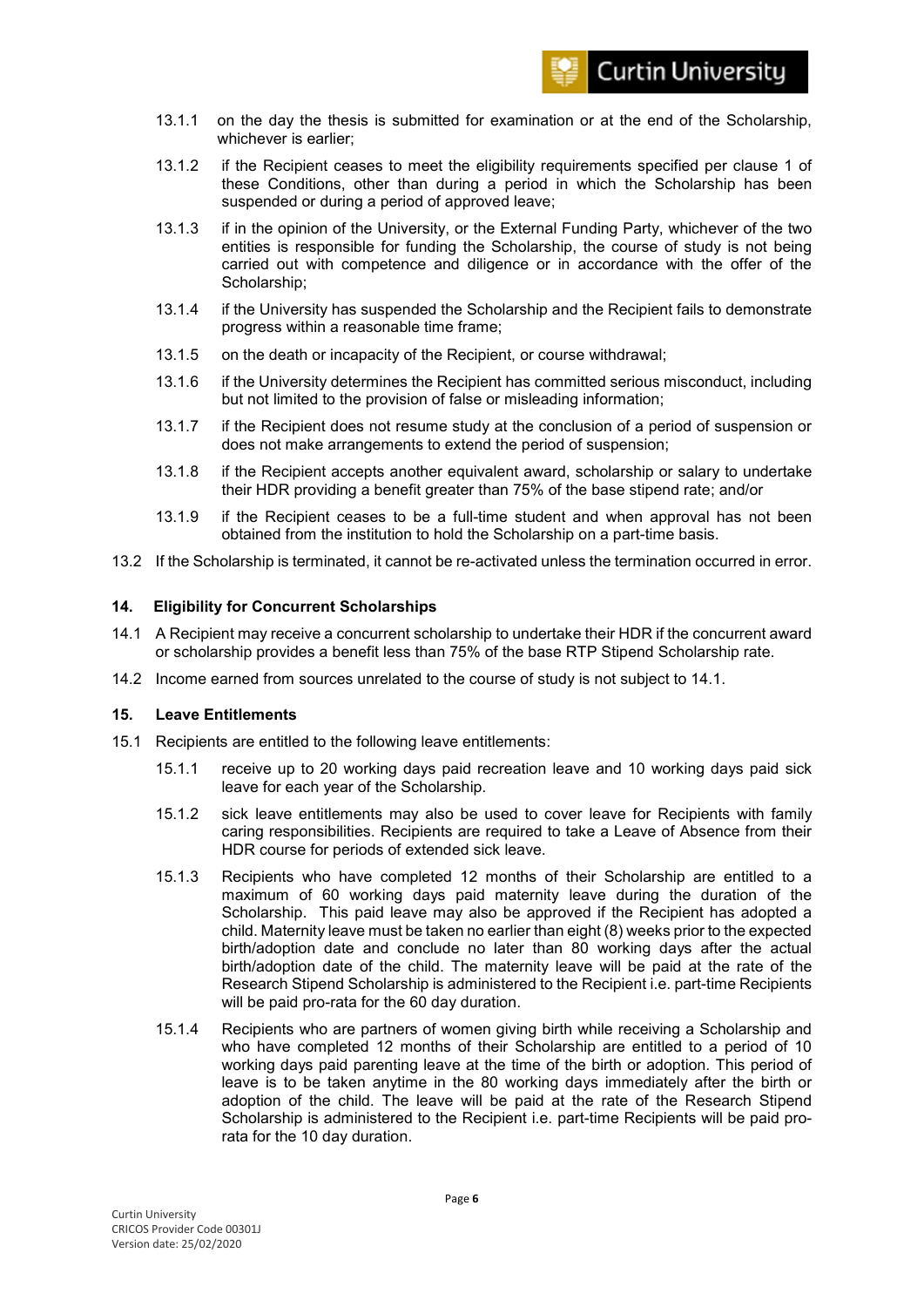

## **16. Erroneous Overpayment of Scholarship**

- 16.1 A Recipient who is taking leave from their HDR course is expected to submit the prescribed approval form in a timely manner and, where possible in advance in order to avail receiving an overpayment of their Scholarship. In circumstances where an overpayment does occur, reimbursement of the overpaid amount is required in accordance with the instructions of the University.
- 16.2 In the situation where a Recipient is overpaid an amount in excess of a full fortnightly Scholarship disbursement, the University may recover the overpayment by withholding future stipend payments at the same rate which the stipend was overpaid.

#### **17. Confidentiality**

17.1 The deliberations and decisions of the University and/or delegate officers and/or External Funding Party relating to allocation, selection and award of Scholarships are confidential.

## **18. Legal Advice**

18.1 All Recipients are strongly recommended to seek their own independent legal advice regarding intellectual property and other contractual arrangements, both with the University and any other external parties.

## **19. Variation of Conditions**

19.1 These conditions may be varied from time to time at the discretion of the Associate Deputy Vice Chancellor, Research Excellence.

#### **20. Provision of False or Misleading Information**

- 20.1 If the University knows or has reason to believe that a Recipient has provided false or misleading information to the University in relation to the Scholarship, the University will immediately:
	- 20.1.1 re-assess the Recipient's Scholarship entitlements; and
	- 20.1.2 where relevant, notify the Department of Education and Training or Department of Immigration and Border Protection of the suspected offence and provide where requested, a copy of the Recipient's application and any other relevant information.

#### **21. Specific University Obligations**

- 21.1 University will abide by the Australian Code for the Responsible Conduct of Research.
- 21.2 The University will be fair and equitable in the use of its discretionary powers.
- 21.3 The right of the Recipient to appeal decisions is recognised. The University will advise Recipients of appropriate appeal mechanisms for resolution of any disputes which might arise during their candidature.

#### **22. Specific Recipient Obligations**

- 22.1 A Recipient acknowledges and agrees that he or she :
	- 22.1.1 will diligently and to the best of their ability apply themselves to the successful completion of the degree;
	- 22.1.2 will conform to the rules (including disciplinary provisions) of the University;
	- 22.1.3 will abide by the Australian Code for the Responsible Conduct of Research;
	- 22.1.4 will provide all reports required by the University including an annual progress report submitted through the Graduate Research School. If the University does not consider that progress to be satisfactory, the Recipient will be placed on Conditional status and/or the Scholarship may be terminated; and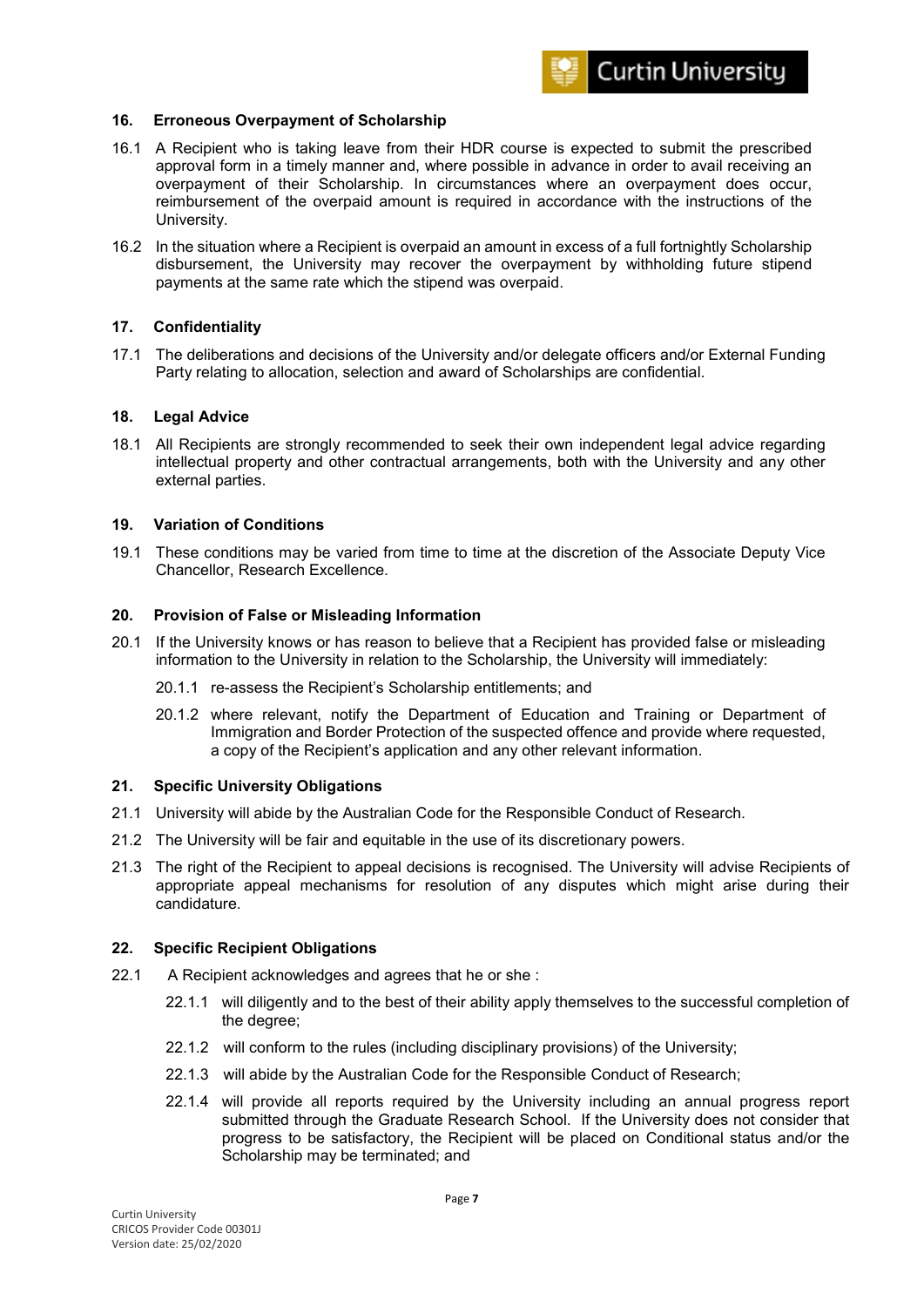

- 22.1.5 will abide where relevant by the National Health and Medical Research (NHMRC) and Australian Research Council (ARC) Codes on Human and Animal Research Conditions and decisions of the Safety and Ethics committees of the University.
- 22.2 A Recipient will advise the University within ten (10) working days in writing if he or she:
	- 22.2.1 leaves Australia for reasons other than approved overseas study, approved suspension or approved annual leave;
	- 22.2.2 discontinues full time study;
	- 22.2.3 is absent from full time study for a period of ten (10) working days or longer without prior approval; and/or
	- 22.2.4 is granted another scholarship from the Australian Government or its statutory authorities, or other industry support in the form of a scholarship of equal value.

## **23. Related Links**

Australian Code for the Responsible Conduct of Research

[\(https://www.nhmrc.gov.au/about-us/publications/australian-code-responsible-conduct-research-2018\)](https://www.nhmrc.gov.au/about-us/publications/australian-code-responsible-conduct-research-2018)

Curtin Scholarships webpage

[\(http://Scholarships.curtin.edu.au/\)](http://scholarships.curtin.edu.au/)

Rule No. 10 Made Pursuant to Statute No. 12 – Enrolment: Degree of Doctor by Research

[\(http://policies.curtin.edu.au/legislation/statutes\\_rules.cfm\)](http://policies.curtin.edu.au/legislation/statutes_rules.cfm)

Rule No. 11 Made Pursuant to Statute No. 12 – Enrolment: Degree of Master by Research

[\(http://policies.curtin.edu.au/legislation/statutes\\_rules.cfm\)](http://policies.curtin.edu.au/legislation/statutes_rules.cfm)